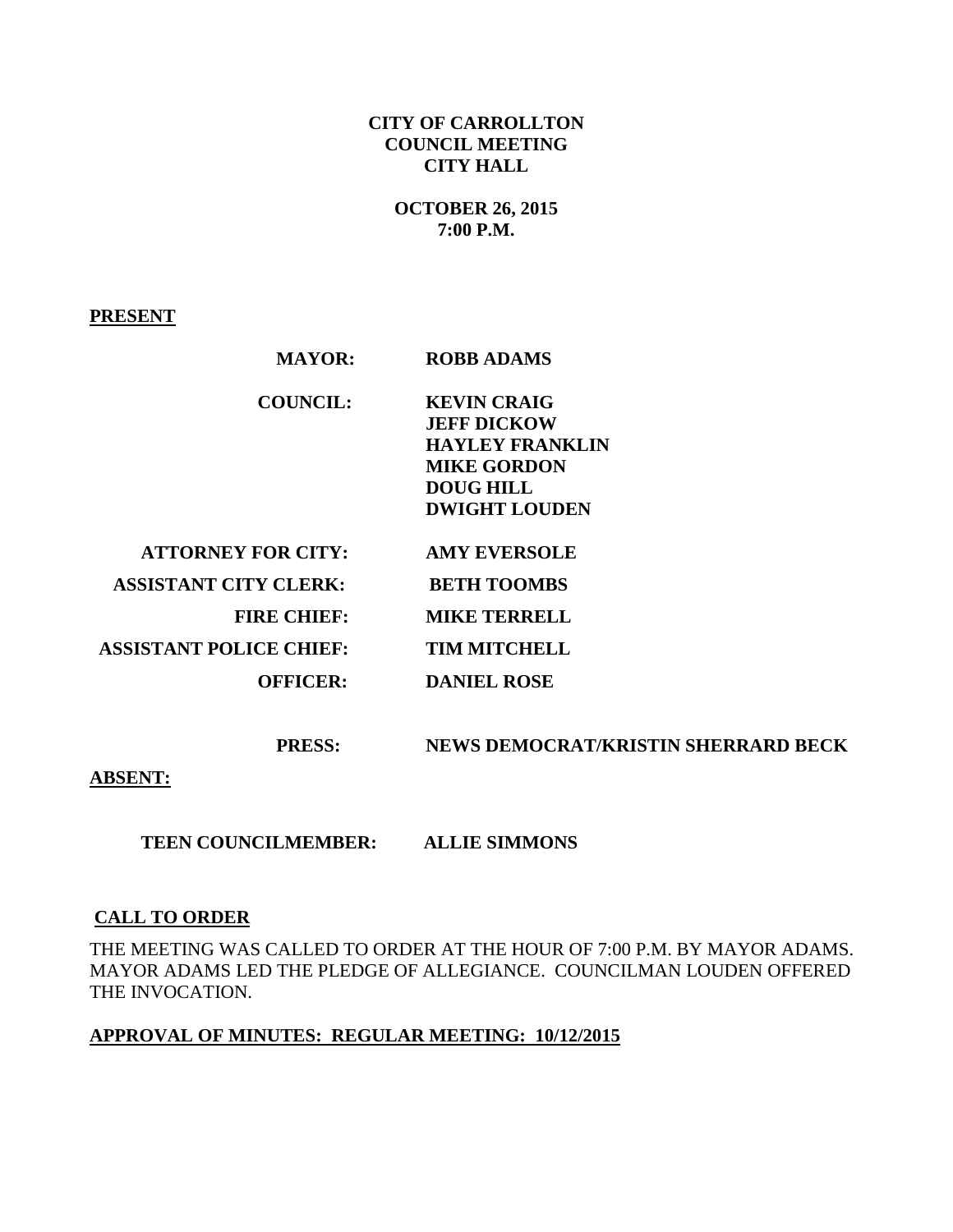## **THE MOTION WAS MADE BY COUNCILMAN GORDON AND SECONDED BY COUNCILMAN CRAIG AND DULY CARRIED TO ACCEPT THE MINUTES AS PRESENTED FOR THE REGULAR MEETING OF 10/12/15.**

# **AYES 6 NAYS 0**

**1 ST READING: ORDINANCE #2015-19: AMENDING RATES FOR CAMPGROUND**

## **THE MOTION WAS MADE BY COUNCILMAN LOUDEN AND SECONDED BY COUNCILMAN CRAIG AND DULY CARRIED TO HAVE THE 1ST READING OF ORDINANCE #2015-19: AMENDING RATES FOR CAMPGROUND.**

**AYES 6 NAYS 0**

ATTORNEY, AMY EVERSOLE, READ THE ORDINANCE.  $2^{ND}$  READING WILL BE AT THE REGULAR MEETING, NOVEMBER 9, 2015.

# **DECLARATION OF SURPLUS PROPERTY**

# **RESOLUTION #2015-25: DISPOSITION OF SURPLUS PROPERTY**

ATTORNEY, AMY EVERSOLE, READ THE RESOLUTION.

**THE MOTION WAS MADE BY COUNCILMAN LOUDEN AND SECONDED BY COUNCILMAN DICKOW AND DULY CARRIED TO ADOPT RESOLUTION #2015-25: DISPOSITION OF SURPLUS PROPERTY.**

**AYES 6 NAYS 0**

MAYOR ADAMS SAID A SALE DATE HAS NOT BEEN SET YET. IT WILL PROBABLY BE LATER IN NOVEMBER.

# **RESOLUTION #2015-24: AUTHORIZING MAYOR TO SIGN DEED FROM GROBMYERS FOR 2ND STREET PROPERTY**

ATTORNEY, AMY EVERSOLE, READ THE RESOLUTION.

**THE MOTION WAS MADE BY COUNCILMAN GORDON AND SECONDED BY COUNCILMAN HILL AND DULY CARRIED TO ADOPT RESOLUTION #2015-24: AUTHORIZING MAYOR TO SIGN DEED FROM GROBMYERS FOR 2ND STREET PROPERTY.**

**AYES 6 NAYS 0**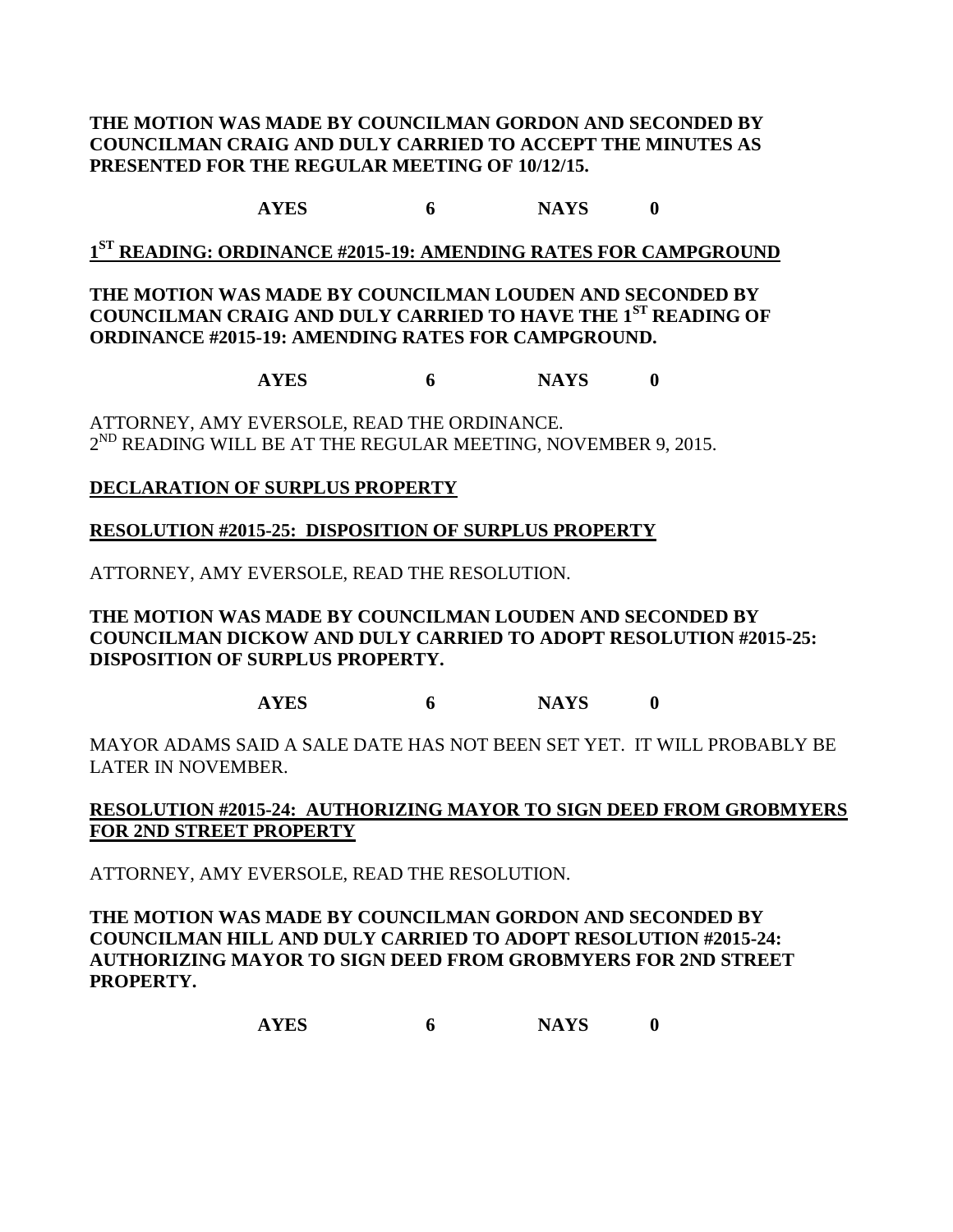#### **NEW BUSINESS**

MAYOR ADAMS ANNOUNCED THAT DANIEL ROSE WAS THE ONLY OFFICER TO SUBMIT A LETTER OF INTENT FOR THE SERGEANT POSITION THAT ASSISTANT CHIEF MITCHELL POSTED WITHIN THE DEPARTMENT. CURRENTLY, ASSISTANT CHIEF MITCHELL IS THE ONLY INDIVIDUAL CURRENTLY IN A ROLE OF SUPERVISION.

### **THE MOTION WAS MADE BY COUNCILMAN CRAIG AND SECONDED BY COUNCILWOMAN FRANKLIN AND DULY CARRIED TO APPROVE THE PROMOTION OF OFFICER DANIEL ROSE TO SERGEANT.**

**AYES 6 NAYS 0**

#### **MAYOR'S REPORTS**

SENIOR SERVICES OF NORTHERN KENTUCKY CLOSED DOORS ABRUPTLY LAST WEEK DUE TO LACK OF FUNDING. MAYOR ADAMS HAS SPOKEN WITH JUDGE EXECUTIVE WESTRICK REGARDING THE HUGE GAP IN OUR LOCAL SENIOR SERVICES.

NOT ALL PROPERTY OWNERS HAVE BEEN CONTACTED ABOUT THE REQUESTS OF ALLEY CLOSURES THAT WERE DISCUSSED AT THE SEPTEMBER 28 MEETING. COUNCILMAN GORDON ASKED IF ANYONE HAD CONTACTED CARROLLTON UTILITIES TO SEE IF THERE ARE ANY BURIED UTILITIES. MAYOR ADAMS SAID HE WOULD CHECK INTO THIS FURTHER.

# **APPROVAL OF ACCOUNTS PAID/PAYABLE 10/14/15 – 10/27/15**

## **THE MOTION WAS MADE BY COUNCILMAN LOUDEN AND SECONDED BY COUNCILMAN CRAIG AND DULY CARRIED TO APPROVE THE ACCOUNTS PAID/PAYABLE 10/14/15 THROUGH 10/27/15.**

**AYES 6 NAYS 0**

#### **COMMENTS:**

**COUNCILMAN DICKOW:** HE CONGRATULATED DANIEL ROSE ON HIS PROMOTION TO SERGEANT.

**COUNCILWOMAN FRANKLIN:** THERE WILL BE A "RELATIVES RAISING RELATIVES" PROGRAM NOVEMBER 2 AT THE COURTHOUSE. THE NEXT CHAMPIONS MEETING WILL BE NOVEMBER 19.